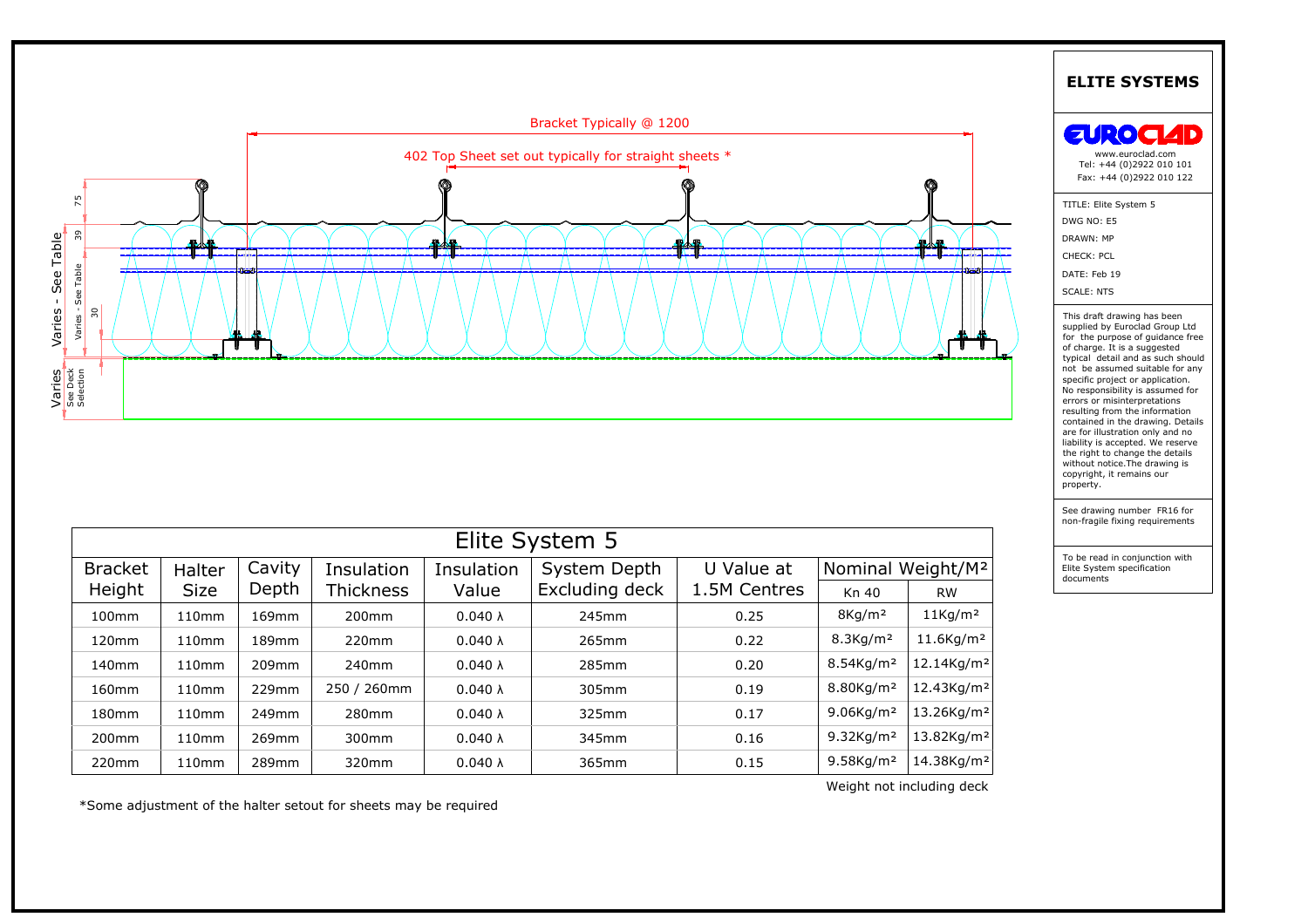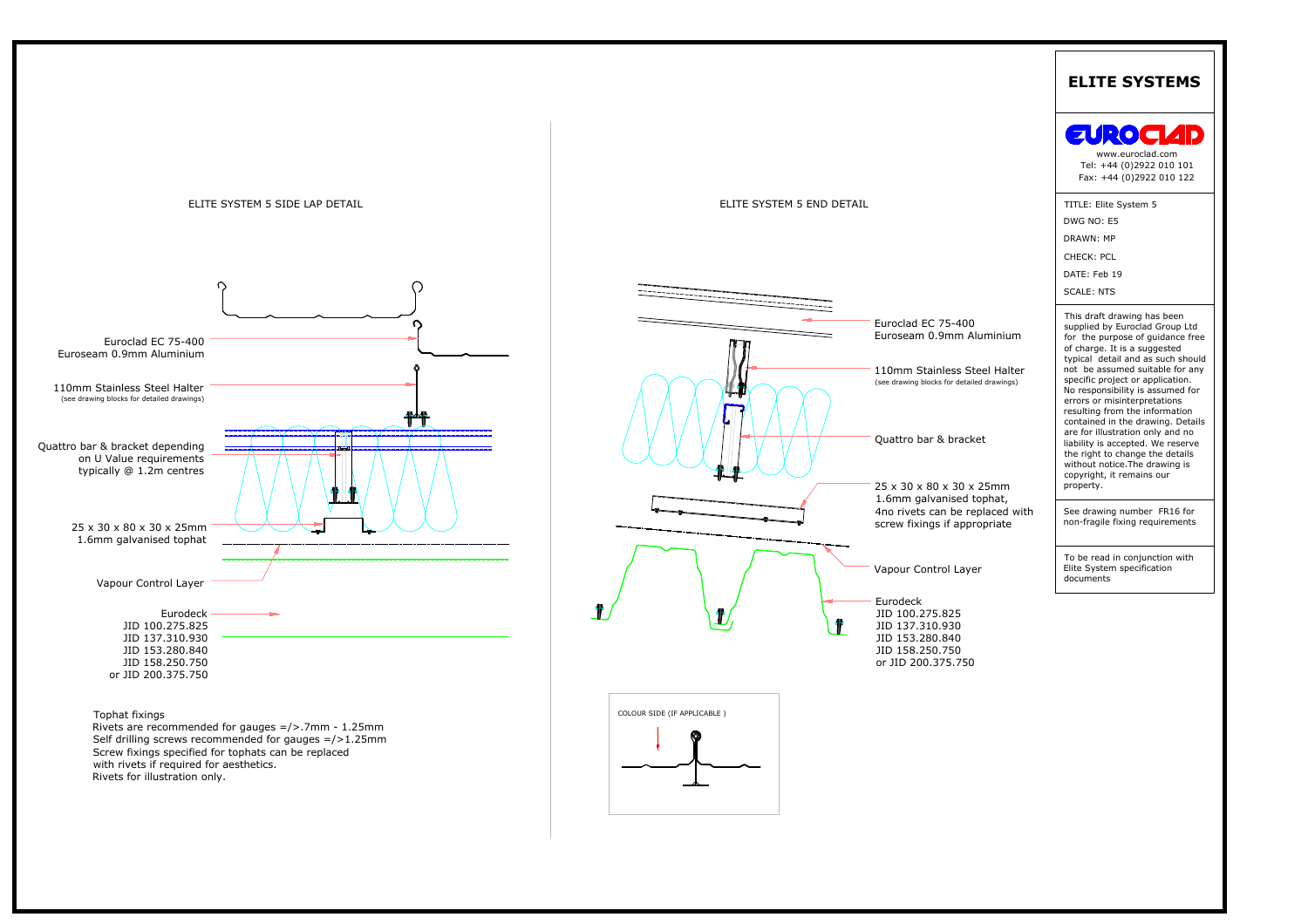

| Elite System 5A1  |                   |        |                   |                             |                |              |                               |                        |  |  |
|-------------------|-------------------|--------|-------------------|-----------------------------|----------------|--------------|-------------------------------|------------------------|--|--|
| <b>Bracket</b>    | Halter            | Cavity | Insulation        | Insulation                  | System Depth   | U Value at   | Nominal Weight/M <sup>2</sup> |                        |  |  |
| Height            | <b>Size</b>       | Depth  | <b>Thickness</b>  | Value                       | Excluding deck | 1.5M Centres | Kn 40                         | <b>RW</b>              |  |  |
| 100 <sub>mm</sub> | 110 <sub>mm</sub> | 169mm  | 150/160 + 30mm    | $0.040$ & $0.034$ $\lambda$ | 245mm          | 0.25         | $9.33$ Kg/m <sup>2</sup>      | 11.46Kg/m <sup>2</sup> |  |  |
| 120 <sub>mm</sub> | 110 <sub>mm</sub> | 189mm  | $180 + 30$ mm     | $0.040$ & $0.034$ $\lambda$ | 265mm          | 0.22         | $9.60$ Kg/m <sup>2</sup>      | 12.30Kg/m <sup>2</sup> |  |  |
| 140 <sub>mm</sub> | 110 <sub>mm</sub> | 209mm  | $200 + 30$ mm     | $0.040$ & $0.034$ $\lambda$ | 285mm          | 0.20         | $9.86$ Kg/m <sup>2</sup>      | 12.86Kg/m <sup>2</sup> |  |  |
| 160 <sub>mm</sub> | 110 <sub>mm</sub> | 229mm  | $220 + 30$ mm     | $0.040$ & $0.034$ $\lambda$ | 305mm          | 0.19         | $10.12$ Kg/m <sup>2</sup>     | 13.42Kg/m <sup>2</sup> |  |  |
| 180 <sub>mm</sub> | 110 <sub>mm</sub> | 249mm  | $240 + 30$ mm     | $0.040$ & $0.034$ $\lambda$ | 325mm          | 0.17         | 10.38Kg/m <sup>2</sup>        | 13.98Kg/m <sup>2</sup> |  |  |
| 200 <sub>mm</sub> | 110 <sub>mm</sub> | 269mm  | $260/270 + 30$ mm | $0.040$ & $0.034$ $\lambda$ | 345mm          | 0.16         | $10.64$ Kg/m <sup>2</sup>     | 14.81Kg/m <sup>2</sup> |  |  |
| 220mm             | 110mm             | 289mm  | $280 + 30$ mm     | $0.040$ & $0.034$ $\lambda$ | 365mm          | 0.15         | 10.90Kg/m <sup>2</sup>        | 15.10Kg/m <sup>2</sup> |  |  |

\*Some adjustment of the halter setout for sheets may be required

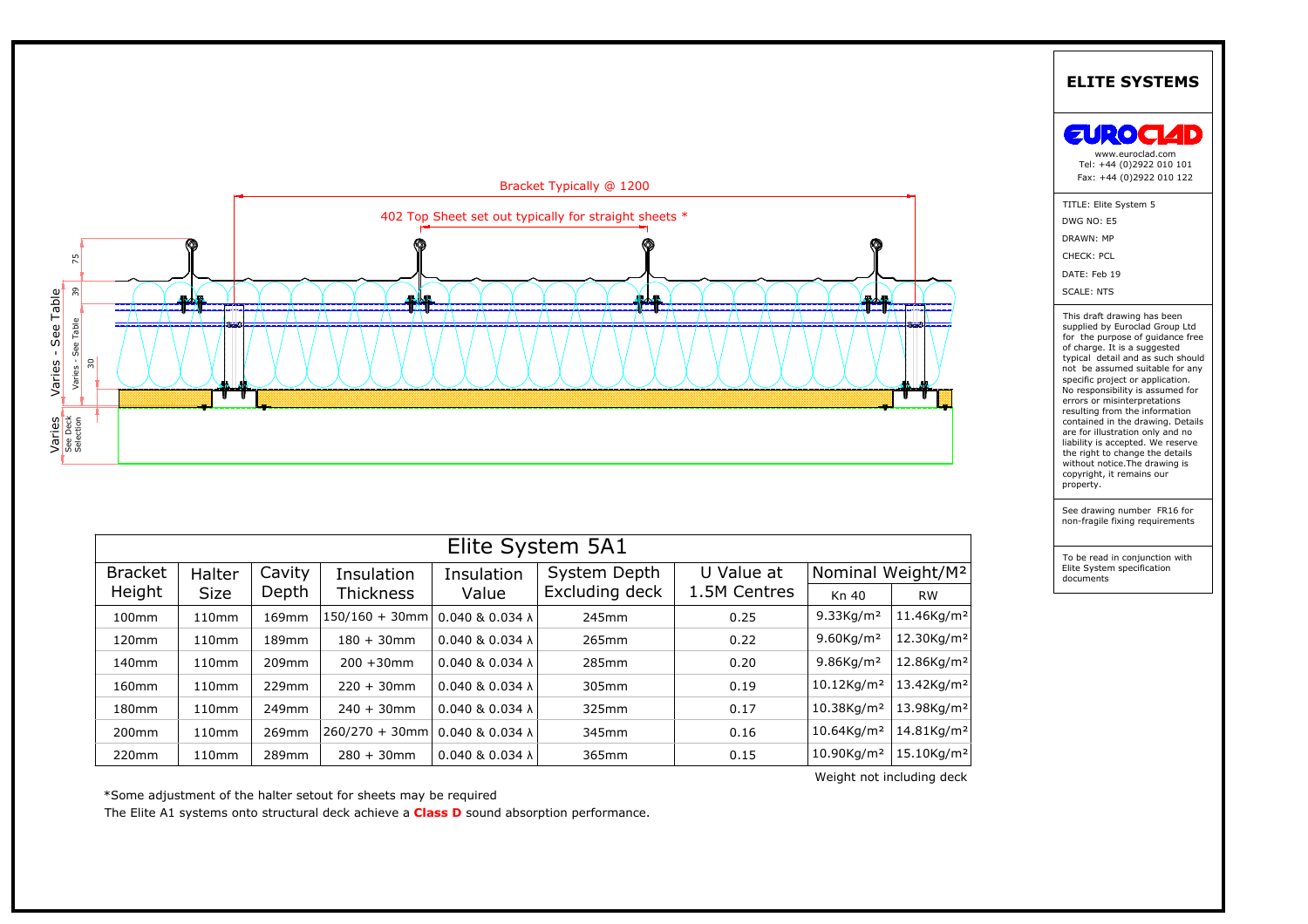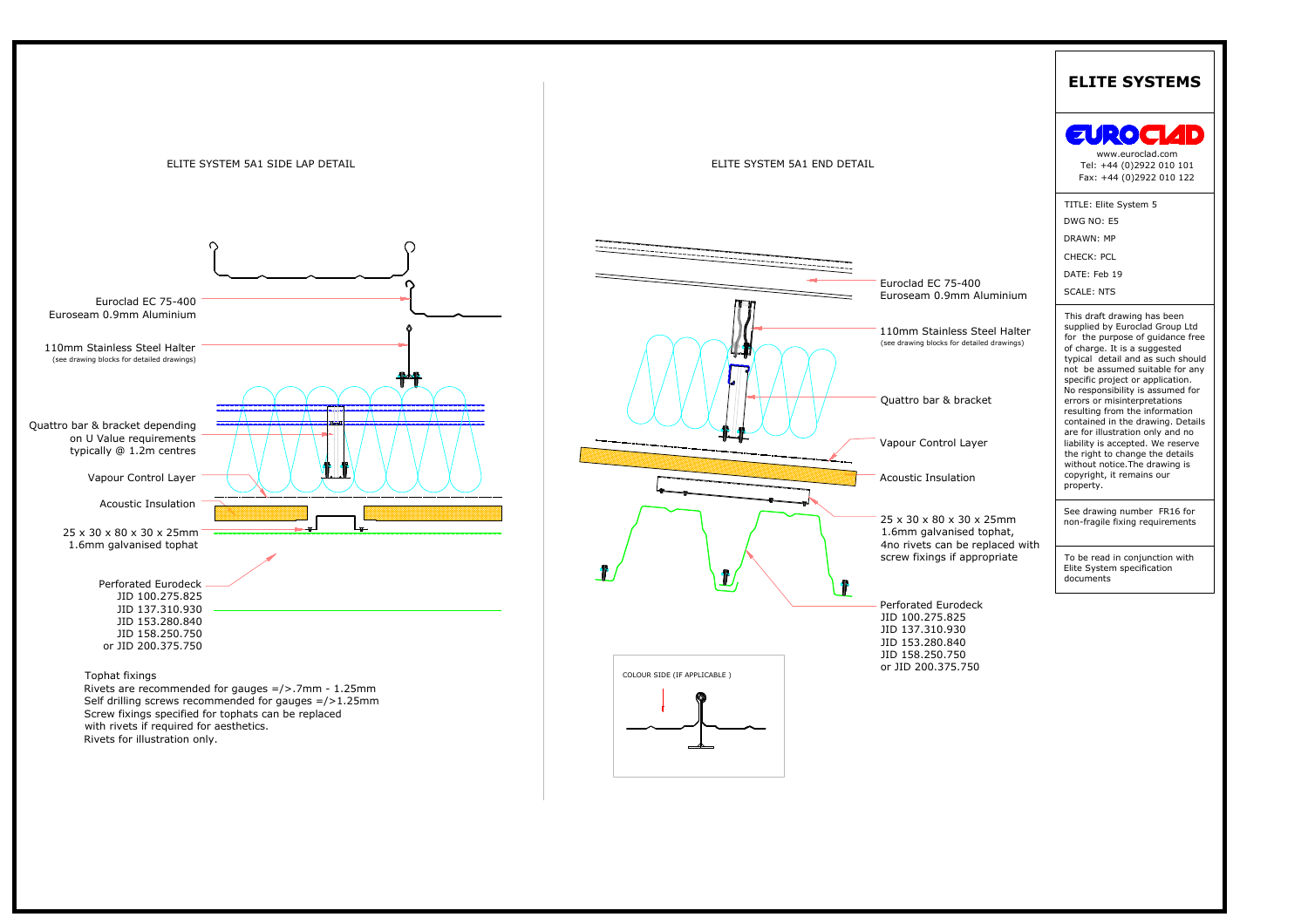

| ដូ ក្តី<br>កំ ហិ  |                   |        |                   |                 |                |              |                               |                        |  |  |
|-------------------|-------------------|--------|-------------------|-----------------|----------------|--------------|-------------------------------|------------------------|--|--|
|                   |                   |        |                   |                 |                |              |                               |                        |  |  |
|                   |                   |        |                   |                 |                |              |                               |                        |  |  |
|                   |                   |        |                   |                 |                |              |                               |                        |  |  |
|                   |                   |        |                   |                 |                |              |                               |                        |  |  |
| Elite System 5A2  |                   |        |                   |                 |                |              |                               |                        |  |  |
| <b>Bracket</b>    | Halter            | Cavity | Insulation        | Insulation      | System Depth   | U Value at   | Nominal Weight/M <sup>2</sup> |                        |  |  |
| Height            | <b>Size</b>       | Depth  | Thickness         | Value           | Excluding deck | 1.5M Centres | Kn 40                         | <b>RW</b>              |  |  |
| 100mm             | 110mm             | 169mm  | 200 <sub>mm</sub> | $0.040 \lambda$ | 245mm          | 0.25         | 14.27kg/m <sup>2</sup>        | 17.57kg/m <sup>2</sup> |  |  |
| 120mm             | 110mm             | 189mm  | 220mm             | $0.040 \lambda$ | 265mm          | 0.22         | 14.50kg/m <sup>2</sup>        | 18.13kg/m <sup>2</sup> |  |  |
| 140 <sub>mm</sub> | 110mm             | 209mm  | 240mm             | $0.040 \lambda$ | 285mm          | 0.20         | 14.72kg/m <sup>2</sup>        | 18.68kg/m <sup>2</sup> |  |  |
| 160 <sub>mm</sub> | 110mm             | 229mm  | 250 / 260mm       | $0.040 \lambda$ | 305mm          | 0.19         | 14.94kg/m <sup>2</sup>        | 19.23kg/m <sup>2</sup> |  |  |
| 180mm             | 110 <sub>mm</sub> | 249mm  | 280mm             | $0.040 \lambda$ | 325mm          | 0.17         | 15.16kg/m <sup>2</sup>        | 19.78kg/m <sup>2</sup> |  |  |
| 200mm             | 110mm             | 269mm  | 300mm             | $0.040 \lambda$ | 345mm          | 0.16         | 15.38kg/m <sup>2</sup>        | 20.33kg/m <sup>2</sup> |  |  |
| 220mm             | 110mm             | 289mm  | 320mm             | $0.040 \lambda$ | 365mm          | 0.15         | 15.60kg/m <sup>2</sup>        | 20.88kg/m <sup>2</sup> |  |  |

\*Some adjustment of the halter setout for sheets may be required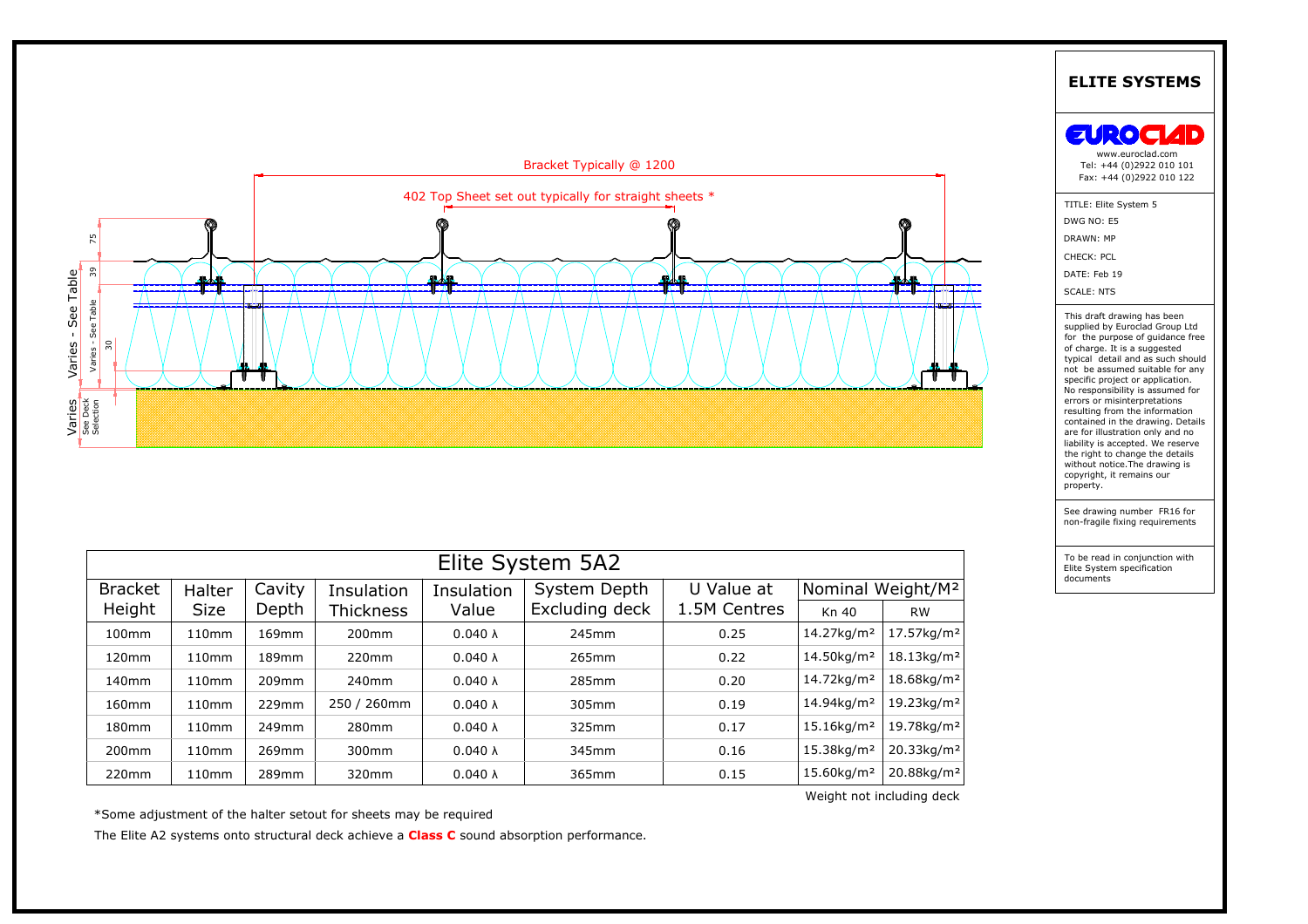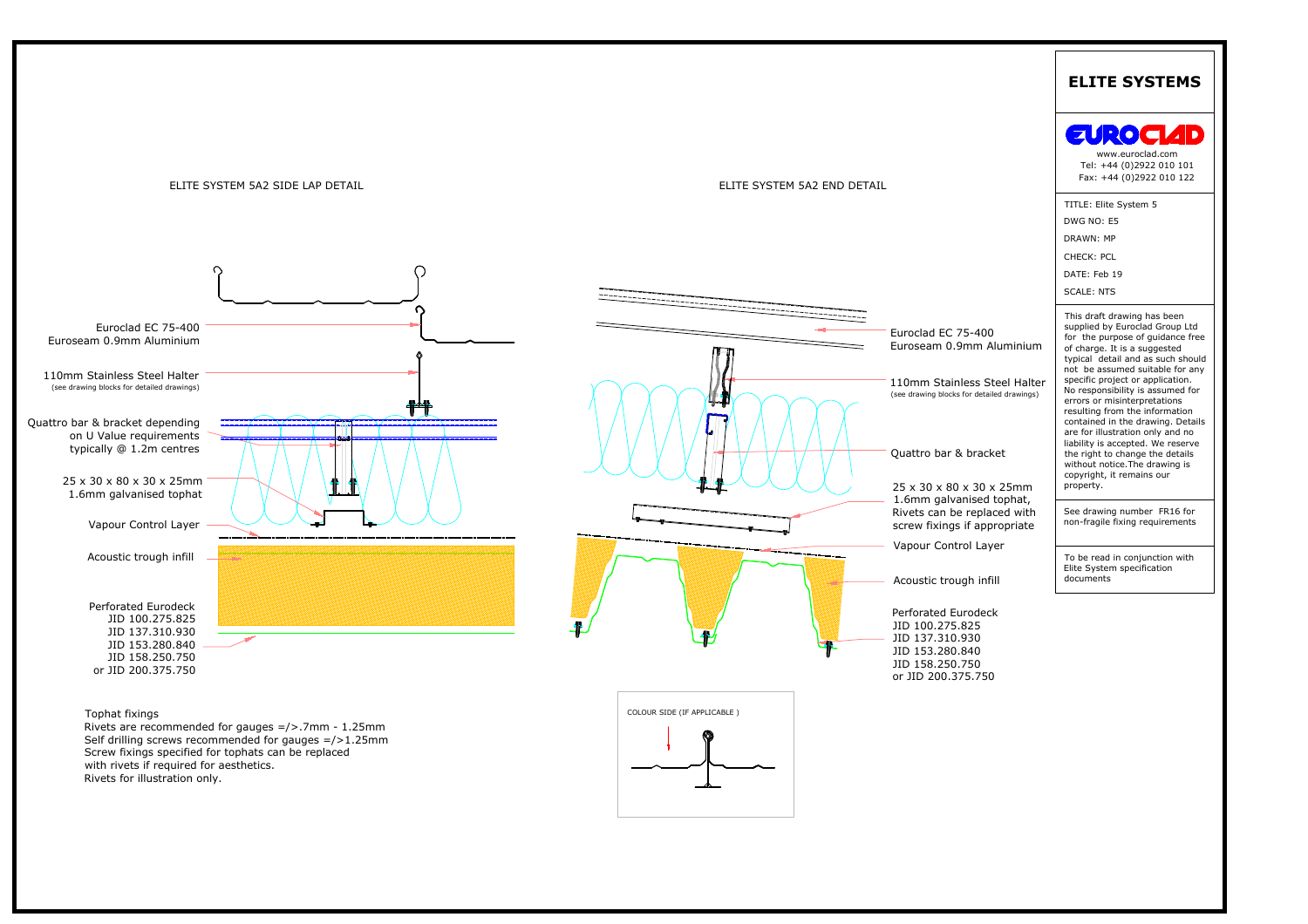

approx 2M from eaves & ridge line and then straddling the deck sidelap in main roof zones at 2 x deck coverwidth.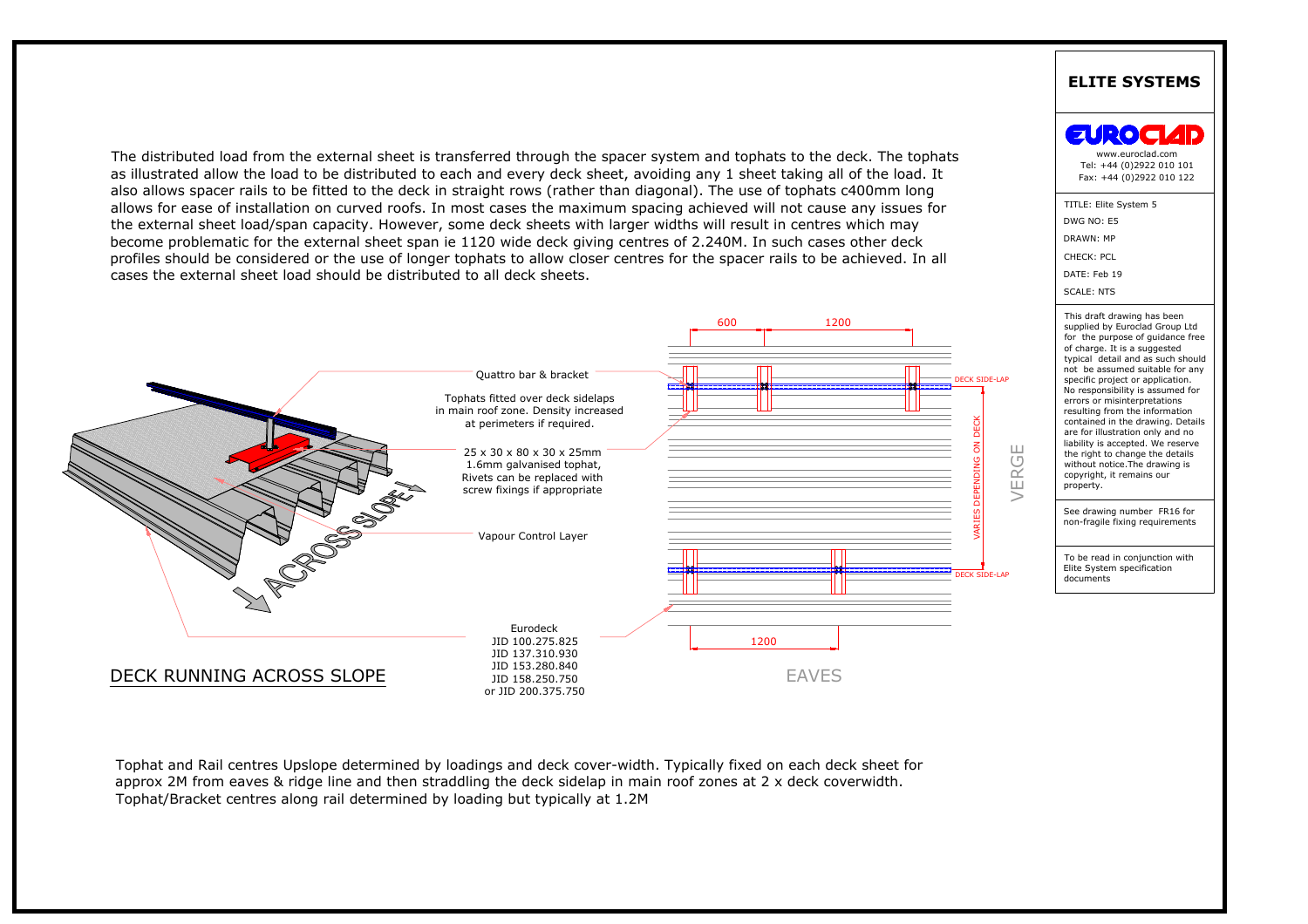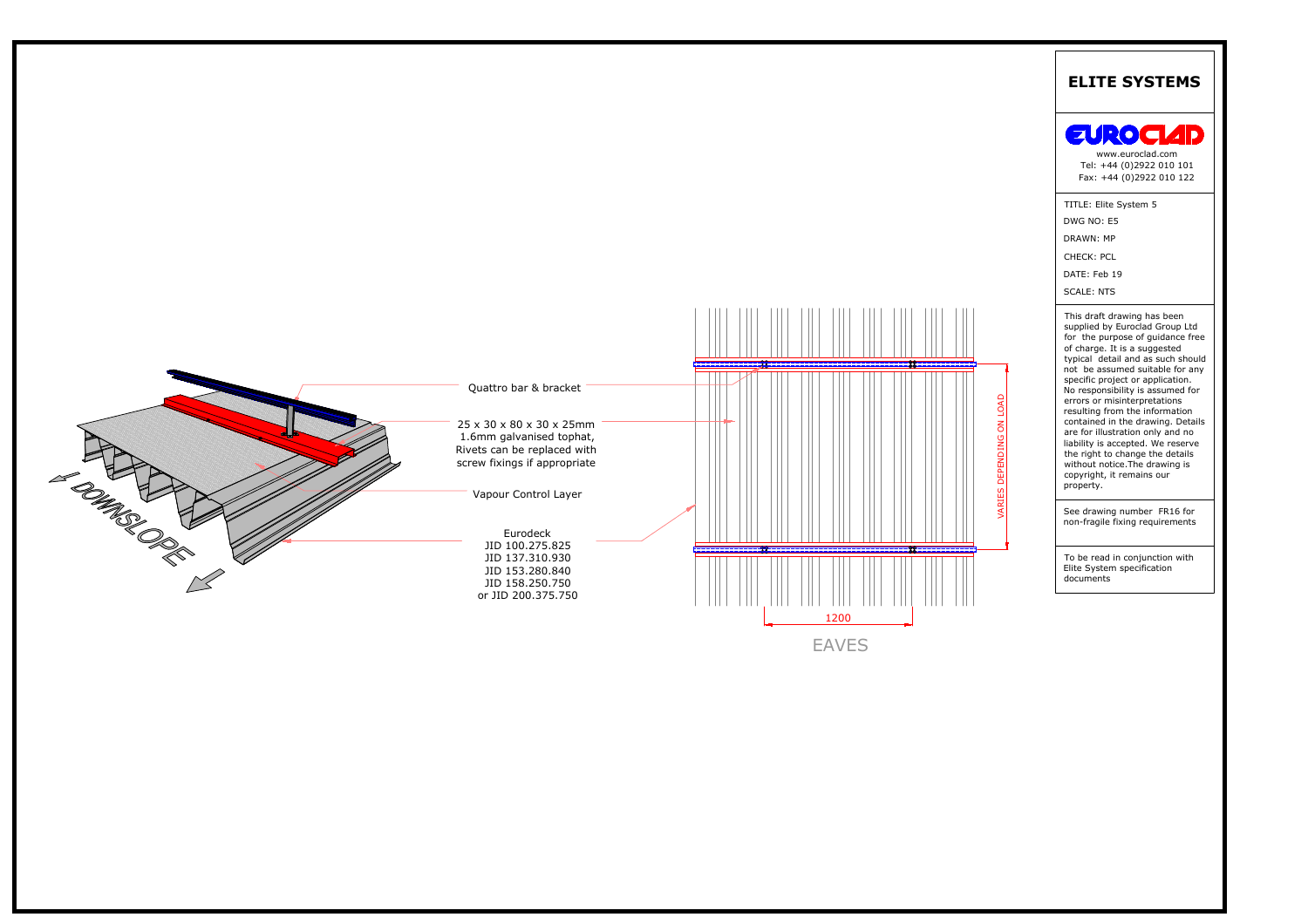









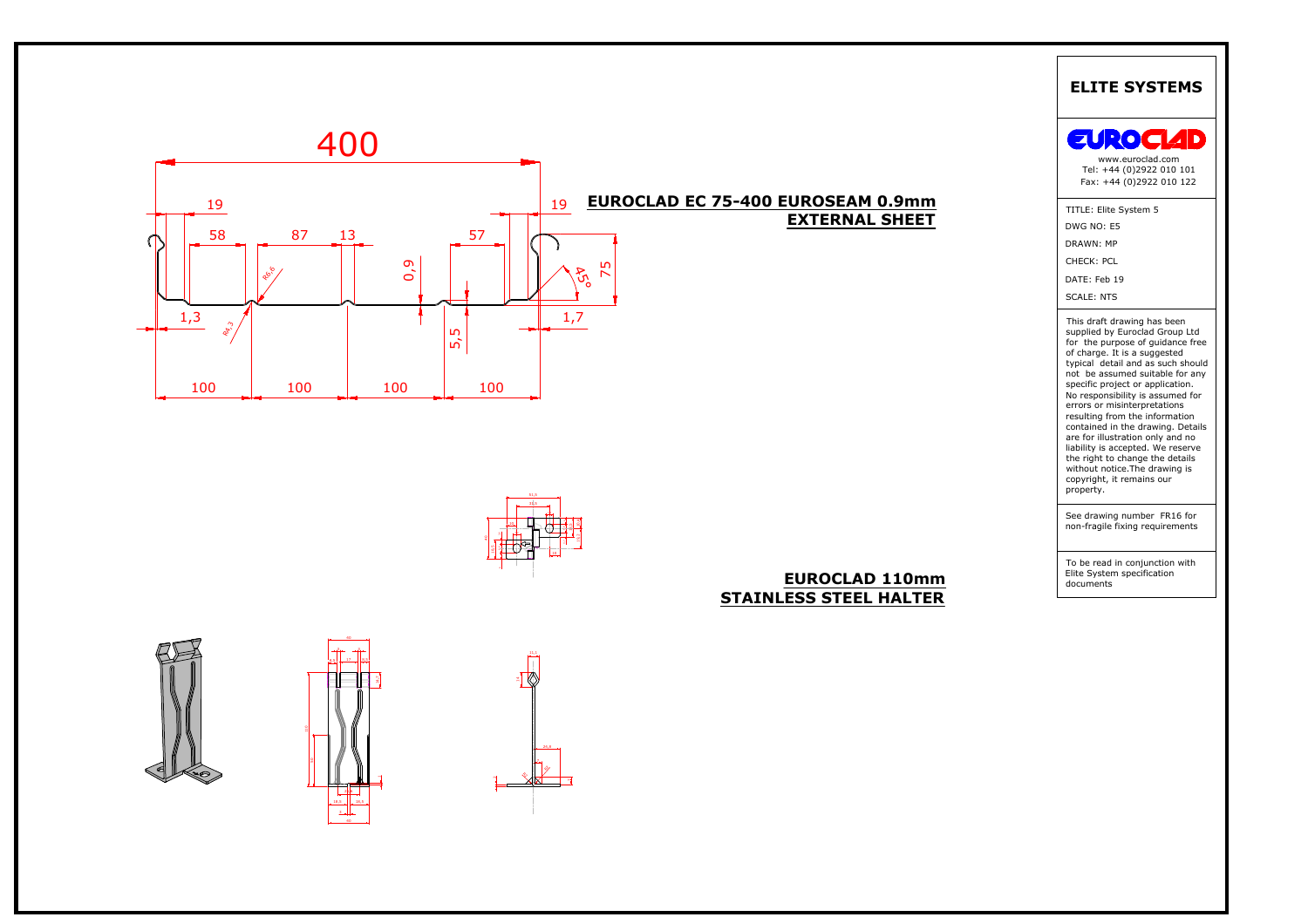